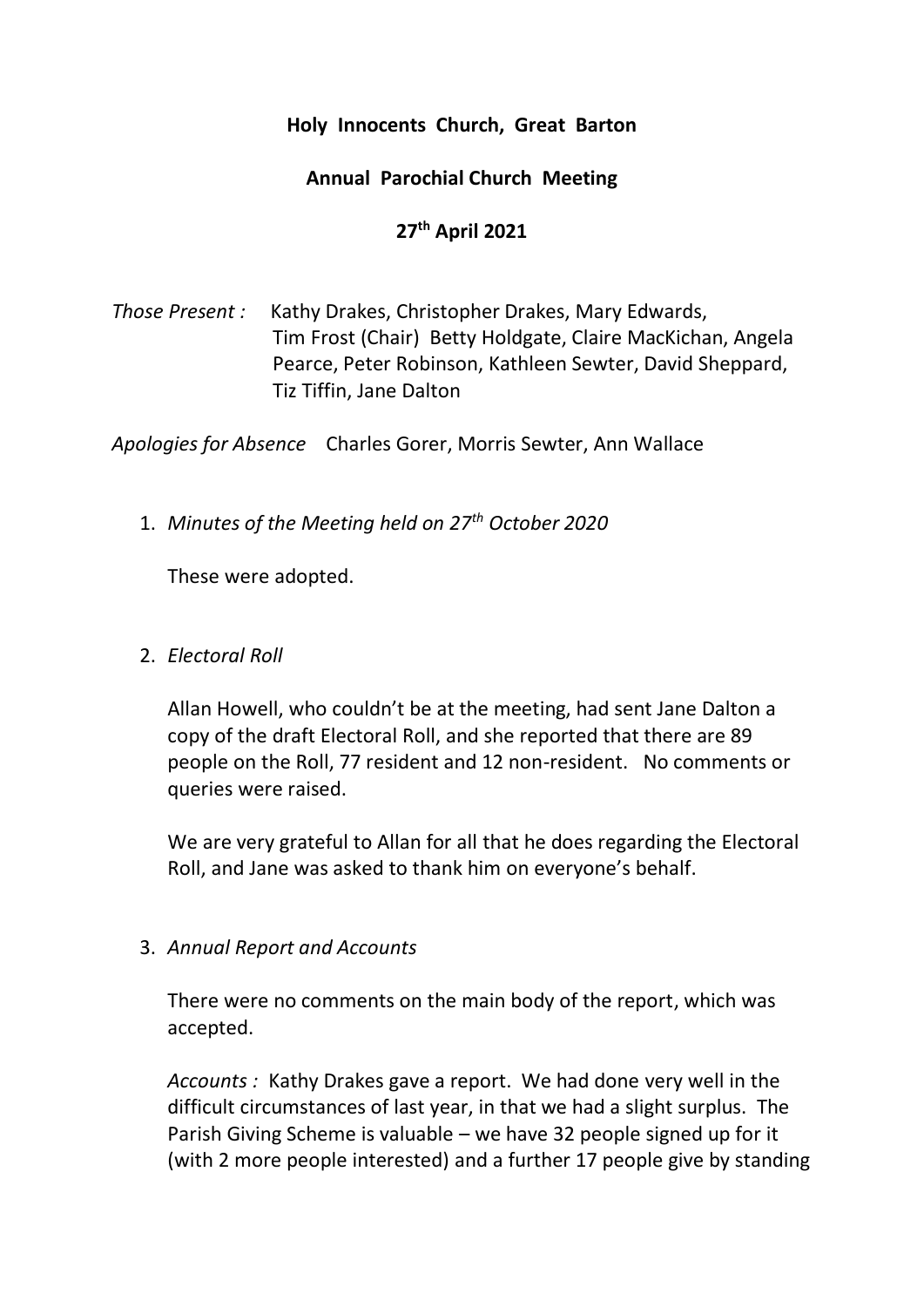order. 8 or 9 people who were using envelopes before lockdown have been making donations, and 1 person is thinking of making a six-monthly gift-aided donation.

The money we have had coming in during services has been counted by Kathy and Tim. When we are back to normal we should ask the sidespeople to count it and write it down.

Our fundraising was badly hit, the income from this being down by over £10,000. However we did receive a lot of donations towards the West Window repairs and the toilet. Nevertheless we did make a loss.

We will keep going but we do need to be very aware that we cannot keep dipping into our reserves every year.

Peter Jones, our Independent Examiner, is happy with the Accounts

Tim Frost, on behalf of the meeting, thanked Kathy Drakes very much for doing the Accounts and for being our Treasurer, and thanked Peter Jones.

### 4. *Independent Examiner*

Peter Jones is willing to continue as our Independent Examiner, and everyone was in favour of this. Jane Dalton will write to him confirming this and thanking him for all his help.

Kathy will tell Peter that we have now got a new software computer package for the accounts. At the moment she prints everything off for him, but he may be interested to know about the software.

### 5. *Reports from various Church organisations and individuals*

The Reports were formally adopted (proposed by Jane Dalton, seconded by Claire MacKichan, all in favour)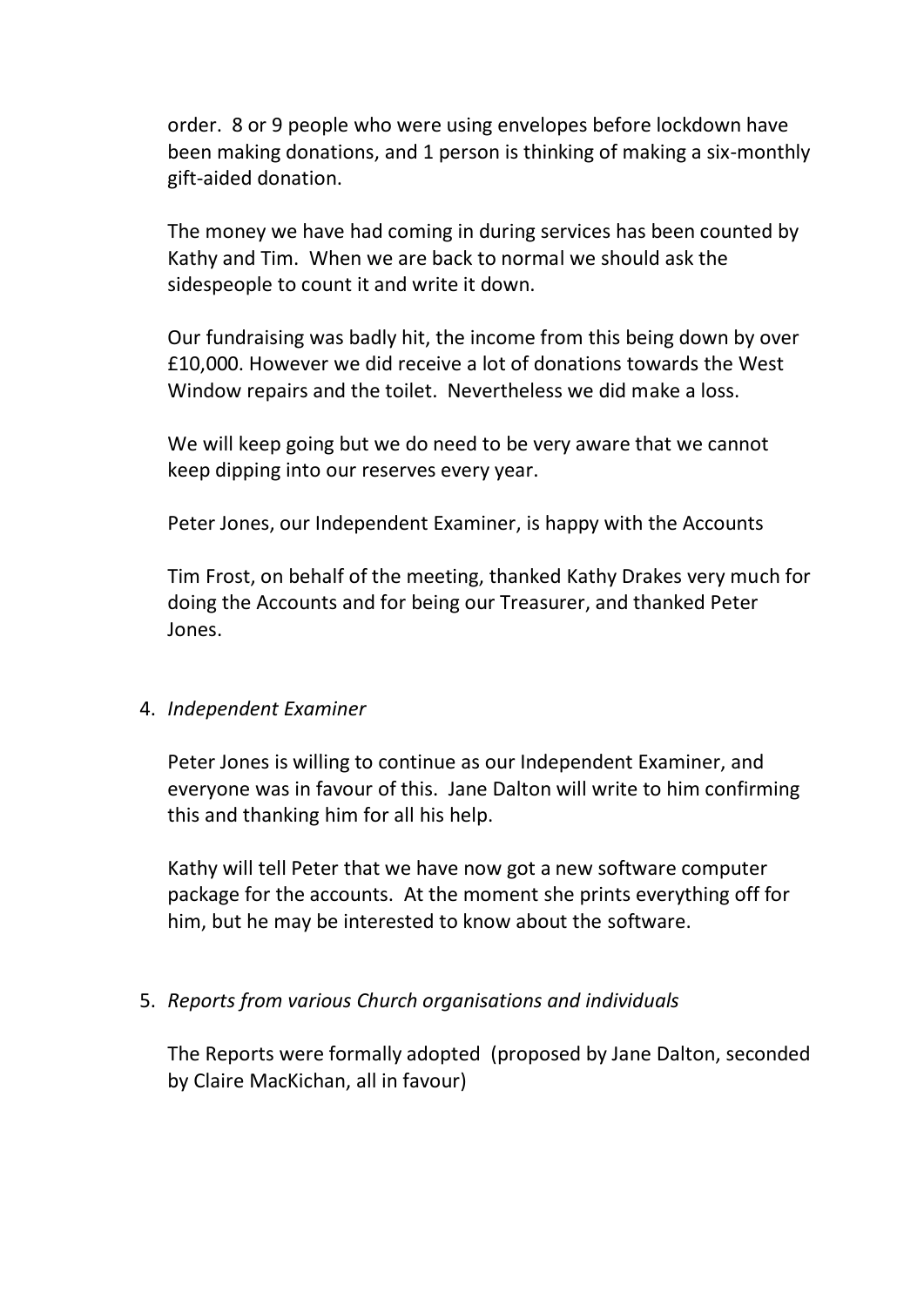*Men's Breakfast* They had some money to give to the Doxa Project which they support, just under £400. The Doxa scheme works with young children in Kenya

#### 6. Election of PCC members

All the PCC members were willing to stand for election again. Kathy Drakes proposed acceptance of everyone, Peter Robinson seconded this, all were in favour. As follows :

Kathy Drakes (proposed by Linda Scoles, seconded by Charles Gorer), Mary Edwards (proposed by Charles Gorer, seconded by Pat Sheppard), Charles Gorer (proposed by Kathy Drakes, seconded by Jane Dalton), Betty Holdgate (proposed by Mary Edwards, seconded by Tiz Tiffin), Claire MacKichan (proposed by Tiz Tiffin, seconded by Mary Edwards), Peter Robinson (proposed by Mary Edwards, seconded by Jane Dalton), Linda Scoles (proposed by Ann Wallace, seconded by David Sheppard), David Sheppard (proposed by Angela Pearce, seconded by Charles Gorer), Tiz Tiffin (proposed by Chris Drakes, seconded by Mary Edwards), Ann Wallace (proposed by Angela Pearce, seconded by Chris Drakes)

### 7. *The Messenger*

Kathleen Sewter asked Peter Robinson if he knew how many people were getting The Messenger on-line – Peter said that 140/150 people were visiting the website every month, and 30 hard copies were printed. It is intended to produce a flyer to distribute round the village so that people in Great Barton will know there is a Messenger website. However we need to improve the range of content, particularly if we are going to produce a flyer. It would be good to encourage Church organisations to let people know what they are doing, and we have Mary's gardening tips and sometimes recipes Kathleen will ask the School and Kathy will ask the Scouts if they would like to contribute